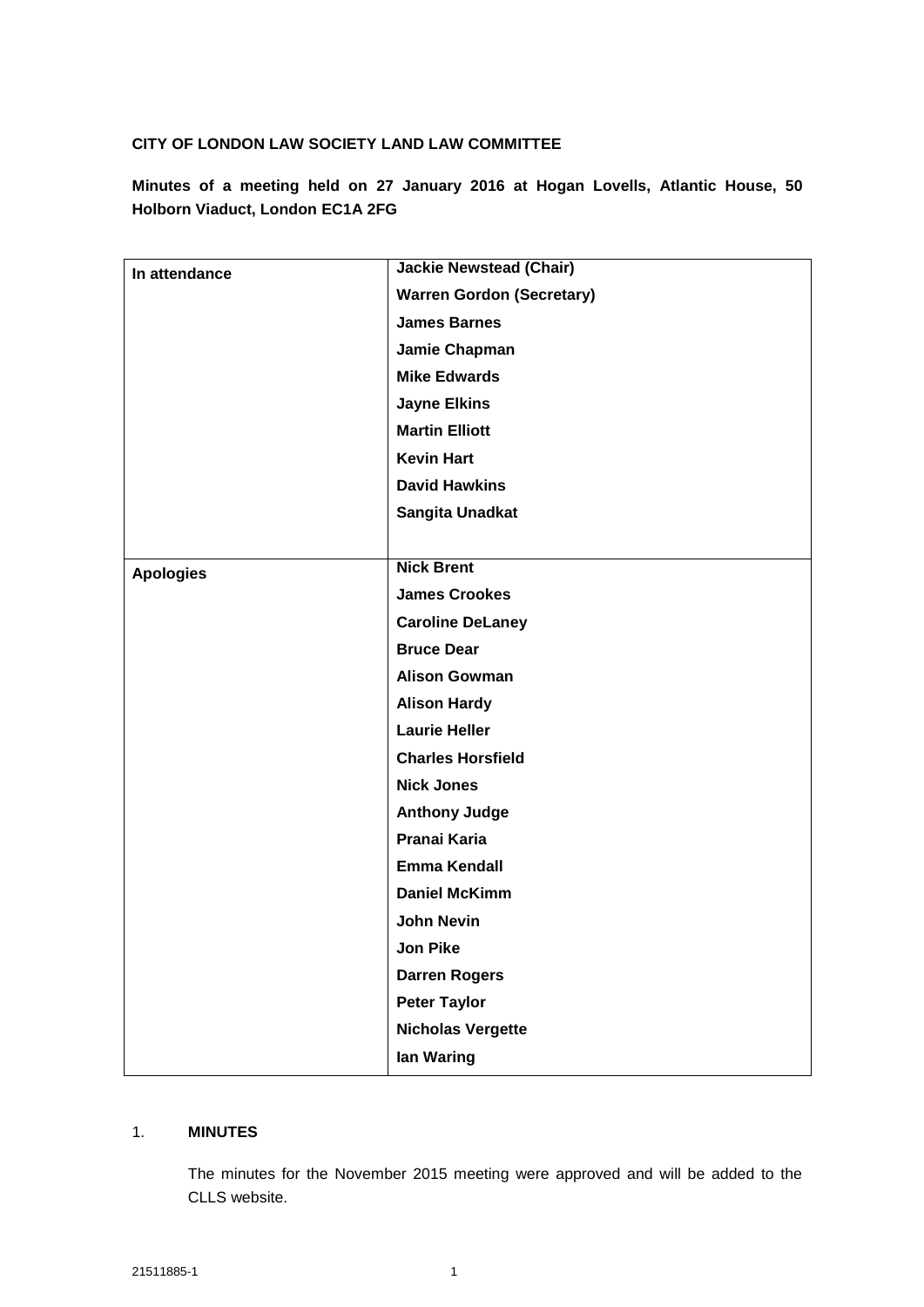# 2. **DISCUSSION AT NOVEMBER 2015 MEETING WITH JOHN COOK, CHAIRMAN OF THE BPF INSOLVENCY COMMITTEE**

John Cook, Chair of the BPF's Insolvency Committee, will provide dates for future meetings of that Committee, so that a member of the Land Law committee can attend..

# 3. **UPDATE ON WAYLEAVE PROJECT AND DIGITAL INFRASTRUCTURE WAYLEAVE AGREEMENT**

Warren Gordon provided an update on the wayleave project. Some of the operators considered that the current draft of the wayleave agreement took insufficient account of their concerns. The operators and property owners are to meet shortly to address those concerns and following that meeting, the operators will mark up the agreement to reflect their concerns and this revised document will likely be the subject of a further consultation organised by the British Standards Institution. Warren thought it likely that the project would extend well into 2016.

#### 4. **CLLS LAND LAW COMMITTEE'S CERTIFICATE OF TITLE AND REPORT ON TITLE**

A sub-group of the Committee will be looking at the Short form report on title and the Certificate of title, meeting on 10 February 2016 at 12.30pm at Olswang.

Kevin Hart of the CLLS had ascertained that the report had been accessed 443 times between 1 January 2013 and 26 January 2016, indicating that this was a popular document and an update and refresh of the report would be worthwhile.

While the detailed discussion will take place on 10 February, it was considered useful to have a discussion around key concerns and this took up the majority of the meeting. Items mentioned included:

- Dealing with liability of provider of certificate to multiple addressees, some of whom may not be in existence when the certificate is dated. While the notes to users covers the liability issue, it was considered useful to have a specific statement in the certificate itself to the effect that the liability of the certificate provider should be no greater to the multitude than to the original addressee.
- Should there be a statement that the certificate does not comment on the specific policy details for buildings insurance? Query also exclusion of comment on planning in a development finance situation. Or in a new development scenario, should the certificate not comment and there be a separate construction report? Some of this can be dealt with in the notes to users.
- There was a lengthy discussion around paragraph 3 of Schedule 3 the property abuts a roadway etc. Did providers of certificate feel comfortable about confirming this off the back of a plan from the local authority highways department confirming this? Most present were happy to do this although there was some concern over whether disclosure was necessary in view of disclaimers on the local authority plans. Some attached the plan itself, which concerned